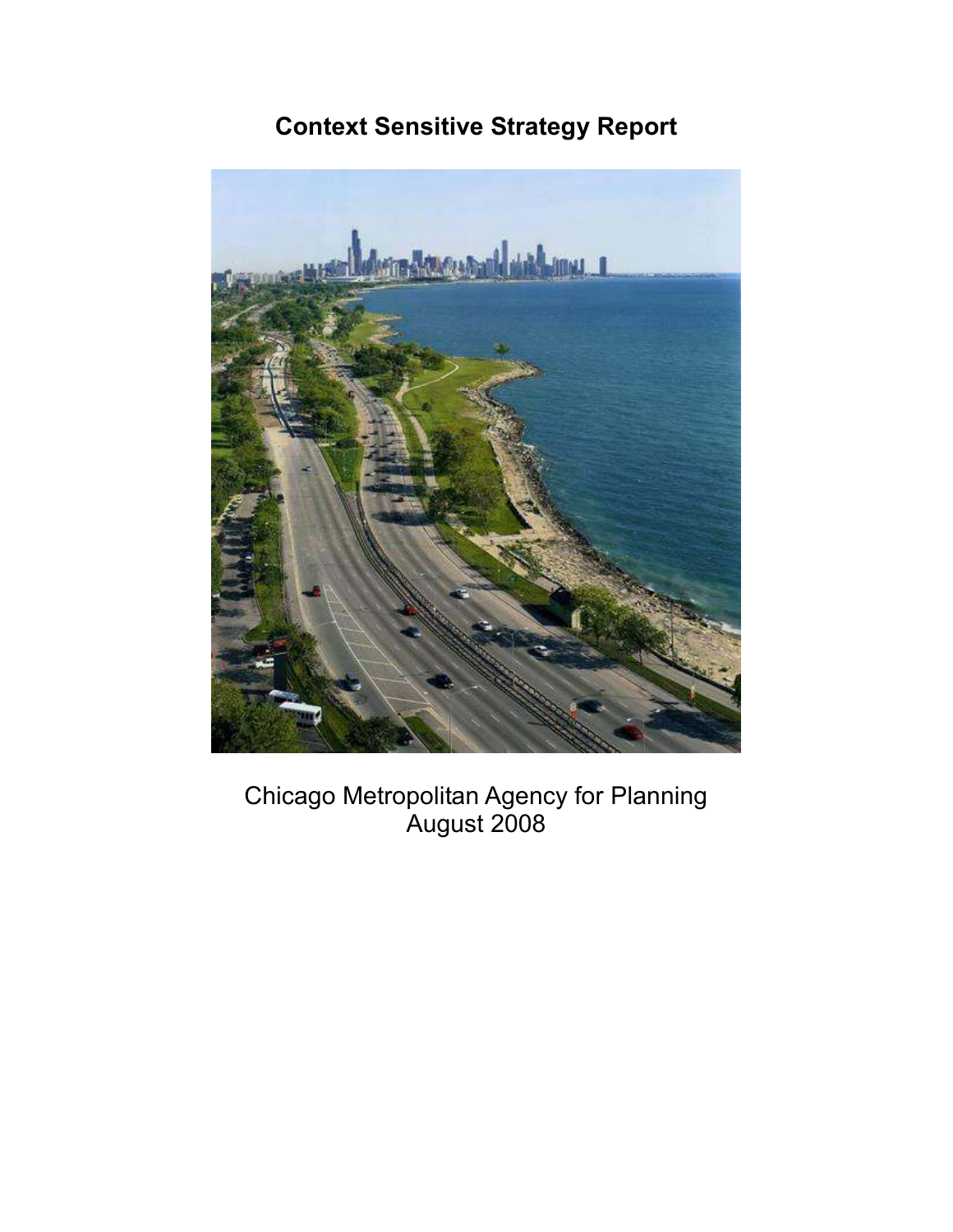## **Table of Contents**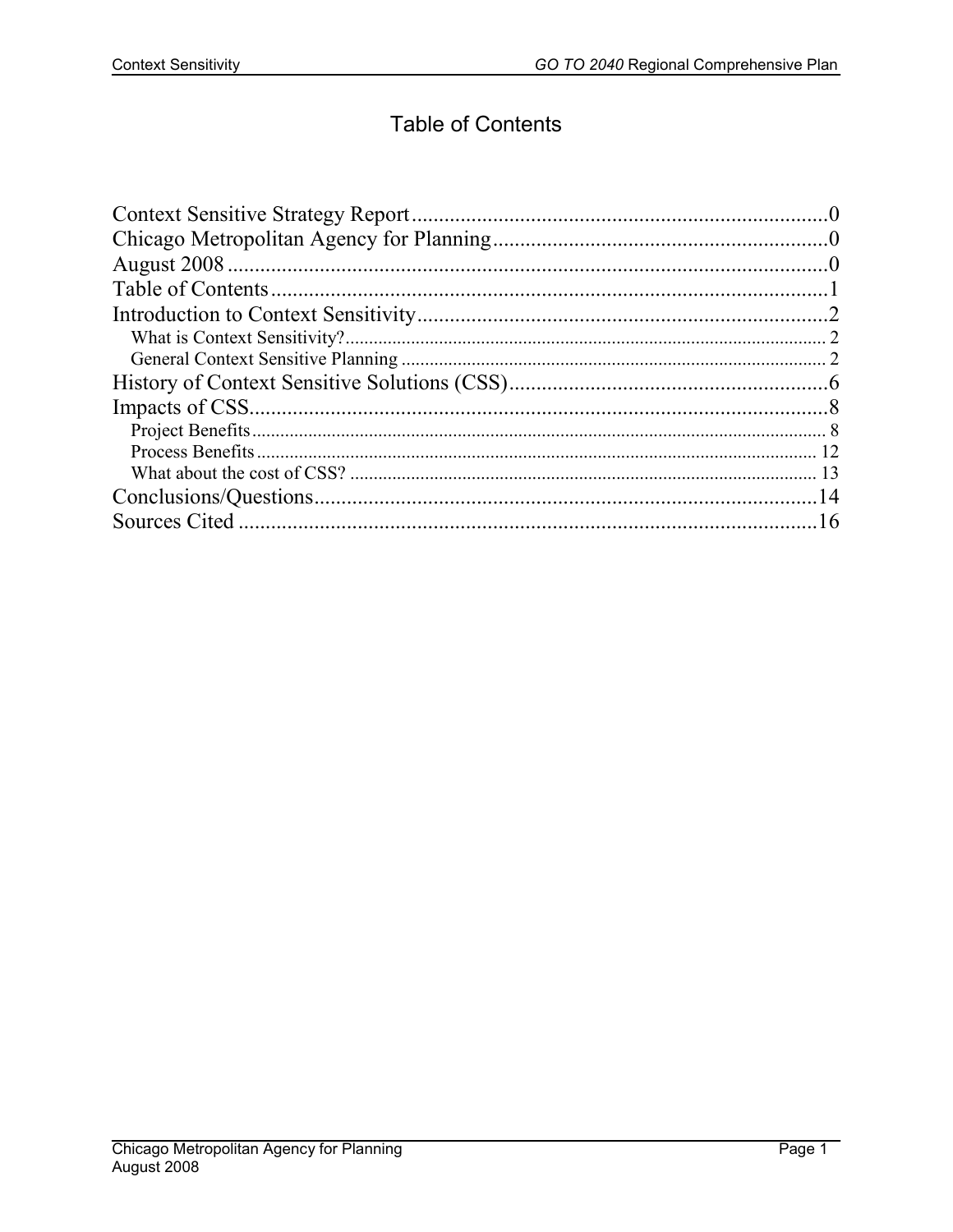# Introduction to Context Sensitivity

### What is Context Sensitivity?

Context sensitivity is a simple idea – taking the surroundings into consideration when making planning or infrastructure decisions. This represents a shift over traditional approaches, historically led by transportation engineers and planners and focused on safety and efficiency, to an approach that balances these project development priorities with community values and assets. Successful context sensitive processes both facilitate citizen participation throughout the process and allow greater design flexibility in the final product.

Our region's surroundings, the "context," are what define it and make it unique and distinctive. But in the rapidly growing and developing postwar America, this simple idea of taking the surroundings into consideration has not always been practiced. With the birth and expansion of the Federal Highway System, an increasing desire for lower-density development, and a national trend of sprawling growth, local "uniqueness" and character has often been sacrificed for efficiency and cost-effectiveness. In the last decade, however, this focus has been shifting, and municipalities and transportation agencies have recognized the need to balance these priorities with the existing aesthetics and values of local communities.

The context sensitivity concept is most actively utilized in the world of transportation planning and engineering, where it has evolved into a development approach termed "Context Sensitive Solutions," or CSS. The Federal Highway Administration (FHWA) describes CSS as "an approach that considers the total context within which a transportation improvement project will exist." Most state DOTs have their own definitions as well, including Illinois:

"CSS is an interdisciplinary approach that seeks effective, multimodal transportation solutions by working with stakeholders to develop, build and maintain cost-effective transportation facilities which fit into and reflect the project's surroundings – its 'context.'" – Illinois Department of Transportation (IDOT)

CSS integrates community objectives and values relating to compatibility, livability and walkability, sense of place, environmental impacts and justice, and historic preservation, while respecting traditional objectives for street design of safety, efficiency, capacity, and maintenance. Greater consideration is given to the requirements of all travel modes (including walking, biking, and transit) on all street types; less focus is placed on expanding capacity. These objectives are met through early and continuous collaboration with stakeholders, with frequent working sessions and communication efforts throughout the design and construction processes.

## General Context Sensitive Planning

Context sensitive solutions-type thinking is not limited solely to transportation planning and engineering. Other tools, usually implemented through zoning and development ordinances, attempt to deal with context sensitivity through components of urban design.

### Context Sensitive Signage

One common application is context sensitive signage, which plans for and regulates signs, a prevalent and pervasive aspect of a community. Although the primary purpose of signage is to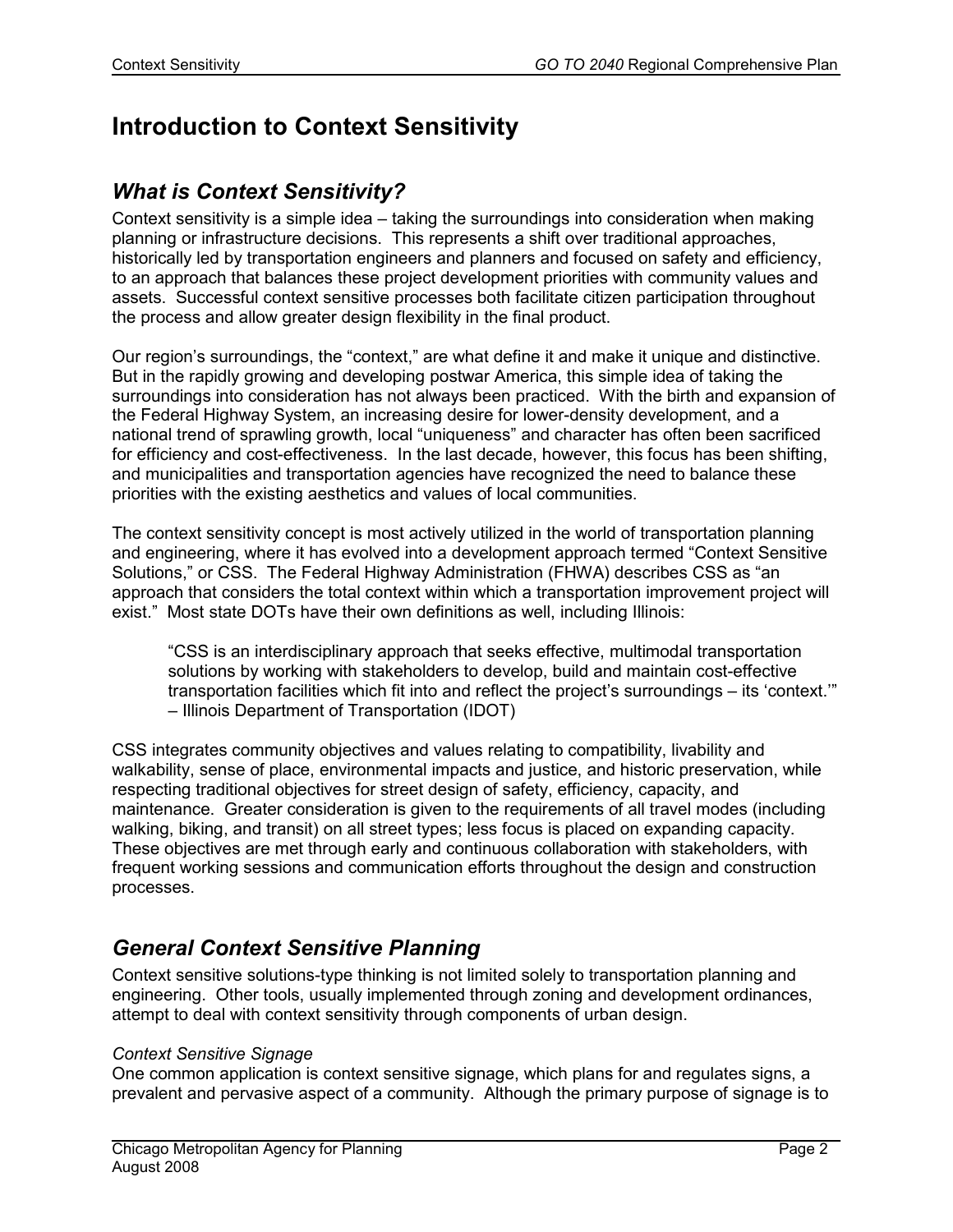act as an effective means of communication, its impact on the surroundings can range significantly. Context Sensitive regulations require signs to complement the existing built and natural environments, through height or illumination restrictions, or appearance standards.

### Examples of Context Sensitive Signage in the Region:



#### Neighborhood Conservation Districts

Municipalities have also been adopting neighborhood conservation overlay districts, e.g. zoning districts which restore, preserve, and protect desired neighborhood character. Often utilized as an alternative to historic district designation, neighborhood conservation overlays are flexible and efficient, and promote infill and redevelopment that complies with modest development standards such as building height, setbacks, roof pitch, garage location, front porches, driveway access, street trees, and landscaping to maintain neighborhood character. These standards can also be set forth in more general design guidelines, which are frameworks adopted as a part of a municipality's zoning ordinance to ensure quality development. (For more information about this, please see CMAP's strategy report on Teardowns.)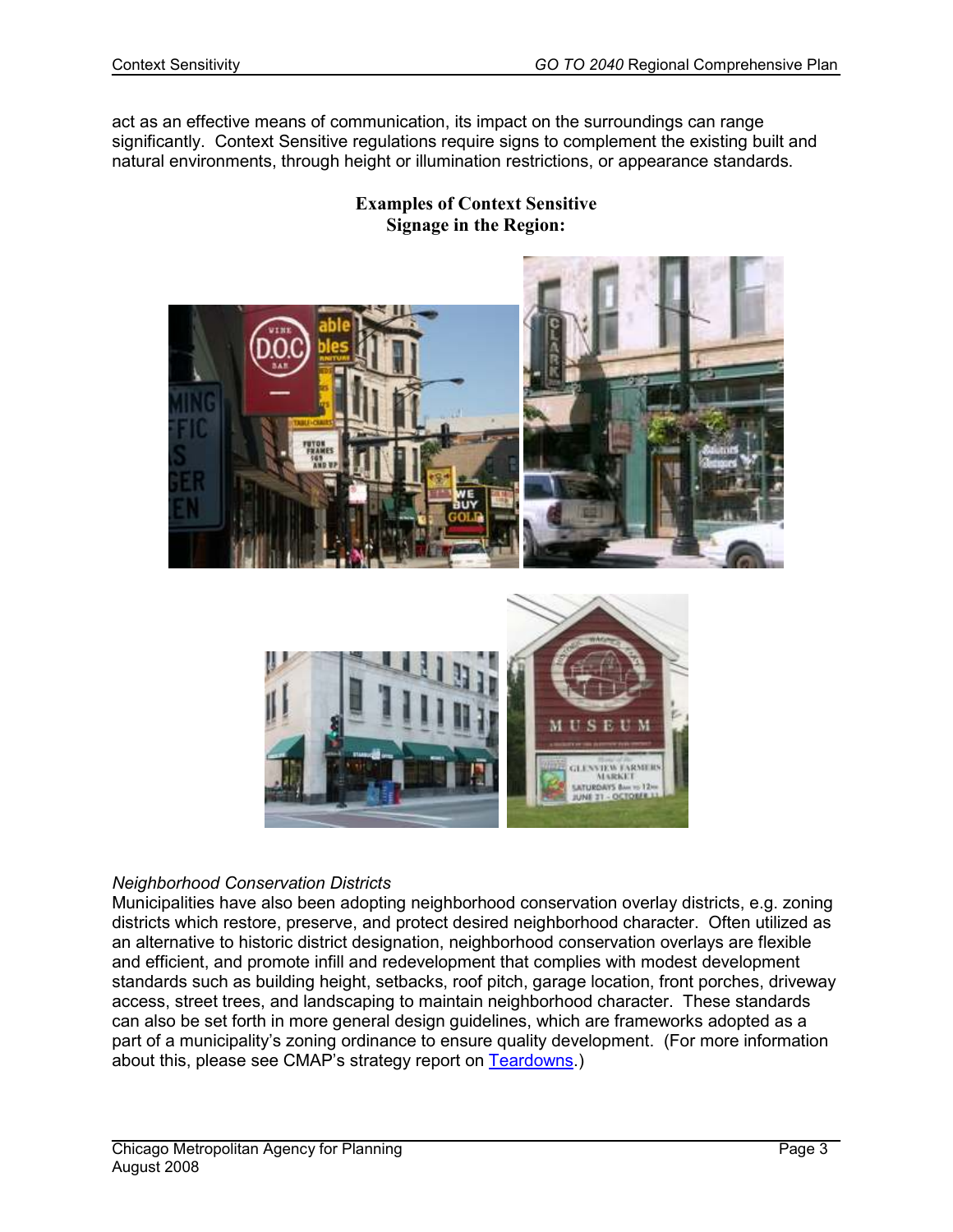Example Neighborhood Conservation District – Chapel Hill, NC A college town in central North Carolina, Chapel Hill has faced significant growth pressures in recent years. In order to protect unique and distinctive older in-town residential neighborhoods and commercial districts which contribute to the overall character and identity of the town, several neighborhood conservation districts have been established. The town currently has six neighborhood conservation district overlays, protecting a variety of neighborhoods. Some of these districts are designated as historic districts, others may lack sufficient historical, architectural or cultural significance to be designated as Historic Districts. As a matter of public policy, the Chapel Hill Town Council aims to preserve, protect, enhance, and perpetuate the value of these residential neighborhoods or commercial districts. Among other requirements, the district must be at least 75% improved, and platted or developed at least 40 years prior. (http://www.townofchapelhill.org/index.asp?NID=144)

#### Contextual Standards

Flexibility is key in ensuring context sensitivity. This flexibility can be built into zoning ordinances through contextual standards which are used in mature areas where the established development context differs from typical new development geared to meeting minimum development standards. These tailored standards reflect the area's current character, relying on cues from the surroundings rather than hard-and-fast rules. ]

#### Example Contextual Standards – New York, NY

New York City has established a number of residential districts termed "contextual" because they maintain the familiar built



form of the existing community. These districts are similar to overlays in that they are subsets of the general residential districts (i.e., R2 zoning becomes R2-X if it is contextual). Therefore, the same zoning restrictions apply in regards to minimum lot size and width, but with some more flexibility to incorporate context. Floor-area-ratios, bulk, lot coverage, setbacks, scale, and other features can be adjusted to allow for flexibility and integration into the surroundings.

(http://www.tenant.net/Other\_Laws/zoning/zonch09.html)

#### Formula Business Ordinances

Finally, some communities have adopted formula business ordinances. Formula businesses include retail stores, restaurants, hotels and other establishments that are required by contract to adopt standardized services, methods of operation, decor, uniforms, architecture or other features virtually identical to businesses located in other communities. Formula business ordinances do not prevent a chain store from coming in, but they do require that the incoming chain not look or operate like any other branch in the country. This has proved a significant deterrent to chains, which generally refuse to veer from their standardized approach. This helps communities retain their sense of place and uniqueness.

#### Example Formula Business Ordinance – York, ME

York, Maine is a small coastal community of about ten miles north of the New Hampshire border. At a town meeting in May 2004, residents of York voted to amend the town's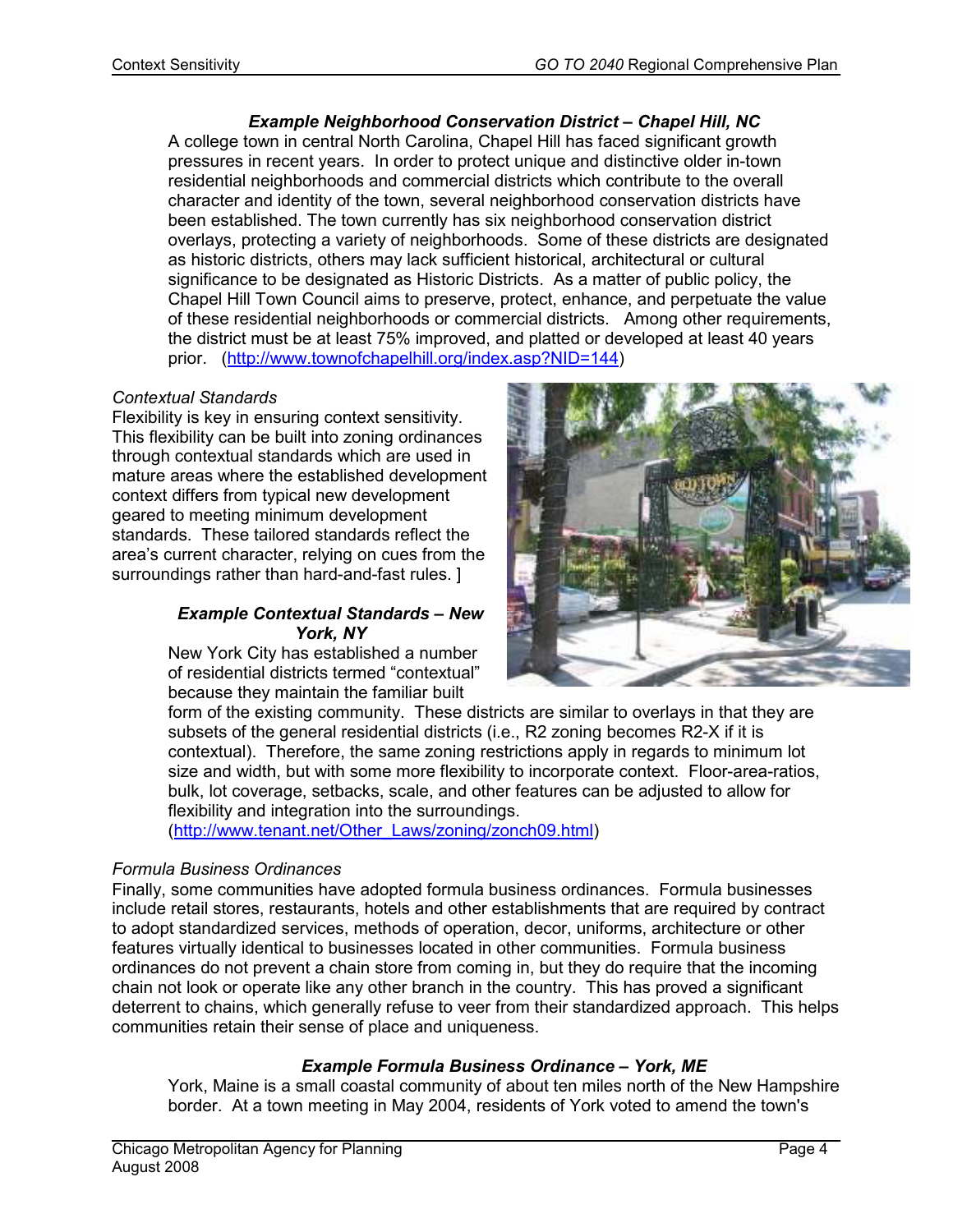zoning ordinance to prohibit formula restaurants. The measure, which was endorsed by the Planning Board and the Board of Selectmen, notes that York has retained a large concentration of historic buildings and locally owned businesses, and that the town's unique character is important to York's "collective identity as a community."

(http://www.newrules.org/retail/york.html)

A local example is the McDonald's fastfood restaurant on Waukegan Road (IL



43) in West Lake Forest, IL. The traditionally uniform chain restaurant was approved only after significant appearance, landscaping, and signage requirements, giving it a "barn-like" appearance that references Lake Forest's vernacular architecture.



Although these development tools are gaining support throughout the country and the region, the concept of context sensitivity has been most pervasive in the world of transportation. Thus, CSS is the focus of this analysis.

### DISCUSSION QUESTIONS

- Do you know of examples of context sensitivity in development around your locale? "Do you like or dislike those projects? Why or why not?"
- Do you think context sensitivity is a worthwhile goal? Why or why not?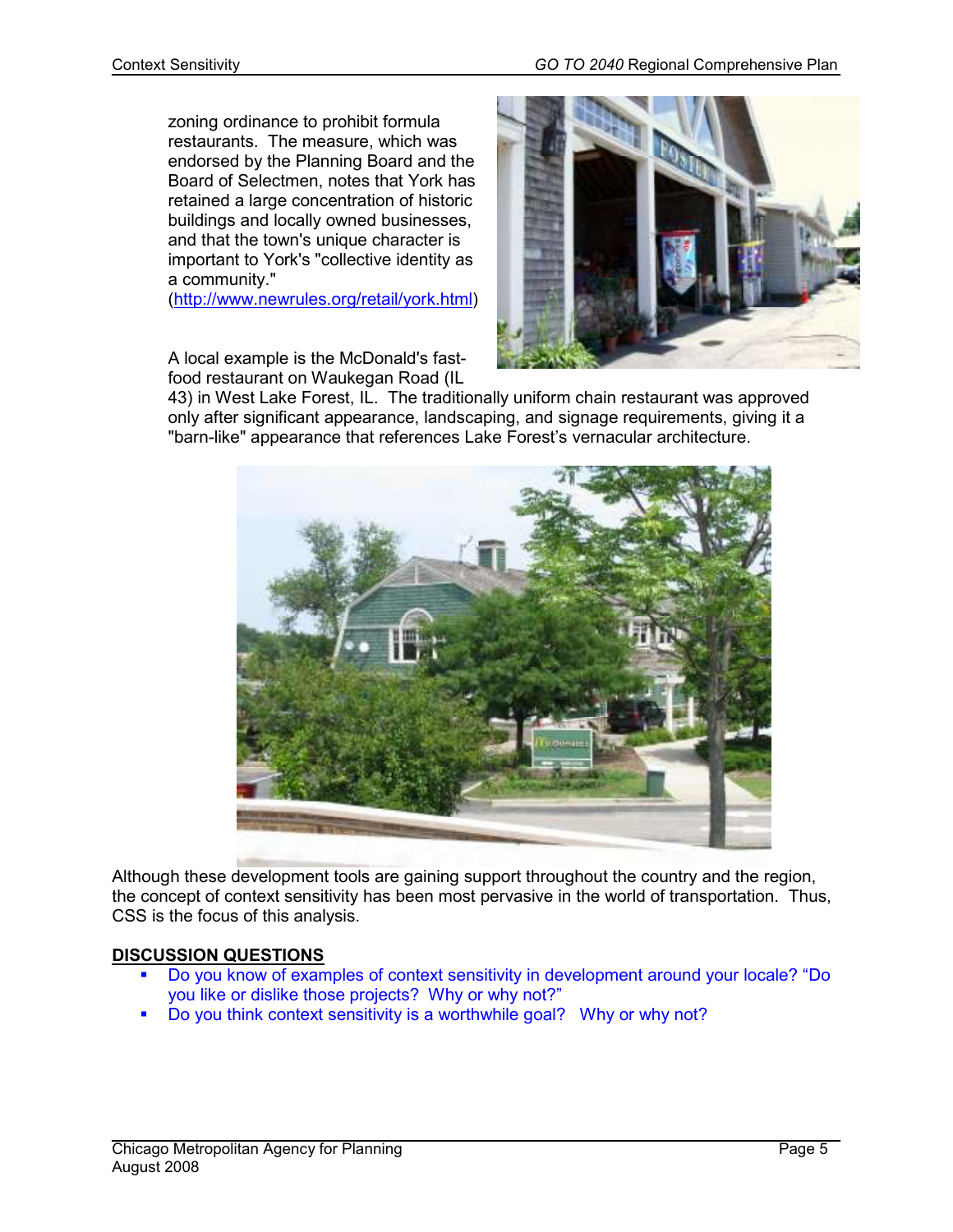# History of Context Sensitive Solutions (CSS)

#### **Nationwide**

The National Environmental Policy Act of 1969, which required transportation agencies to consider adverse impacts of road projects on the environment, might be considered as the beginning of CSS, at least at the national level. Another key moment in the evolution of CSS occurred in the late 1990s, when the Maryland Department of Transportation conducted the influential "Thinking Beyond the Pavement" conference, which yielded fourteen key principles of CSS, including seven "Qualities that Characterize Excellence in Transportation Design" and seven "Characteristics of the Process that will Yield Excellence in Transportation Design."

In the current decade, CSS has been formalized into national transportation planning and project development processes. In 2003, the Federal Highway Administration identified "Environmental Stewardship & Streamlining" as one of its three "Vital Few Goals". "Environmental Stewardship & Streamlining" includes the objective of incorporating CSS into the transportation planning processes of all 50 states. In 2004, the FHWA and partners launched its comprehensive ContextSensitiveSolutions.org website, and in the following year core principles of CSS were promoted in the Safe, Accountable, Flexible, and Efficient Transportation Equity Act: A Legacy for Users (SAFETEA-LU).

#### Illinois

Although many of the strategies of Context Sensitive Solutions were implemented informally for years by the Illinois Department of Transportation, IDOT officially began researching and developing its approach to CSS in 2002. Throughout 2003, IDOT trained upper-level personnel, solicited feedback at meetings in five key municipalities and with regional transportation agencies/councils, and held interviews across the country with state transportation departments that had developed their own CSS policies.

This led to legislation passed by the State Legislature in 2003 (PA 093-0545), and departmental policies by 2005. Key features of IDOT's formal CSS policy, which seeks to establish a process for providing cost-effective transportation facilities, include:

- 1. A balance between mobility, community needs and the environment, while keeping safety paramount.
- 2. Involving stakeholders in the decision-making process early and continuously throughout the development of the project.
- 3. Addressing all modes of transportation in the planning and design of the project.
- 4. Using all appropriate disciplines to help plan for and design the project.
- 5. Applying the flexibility inherent in our design standards to fit a project into its surroundings and add lasting value to the communities it serves.
- 6. Incorporating aesthetics as part of basic design.

IDOT has identified general specifications as to when the formal CSS process is required, and what sort of "stakeholder involvement process" is to be included. The CSS process is generally required in transportation projects that involve new construction and reconstruction or major expansion of existing transportation infrastructure, but it may not be required if an expedited schedule is necessary, or if consensus has already been established. In its Departmental Policy on CSS, IDOT states that its CSS process will include Stakeholder Involvement Processes that are "applicable to a wide range of projects," "flexible and modular," and "simple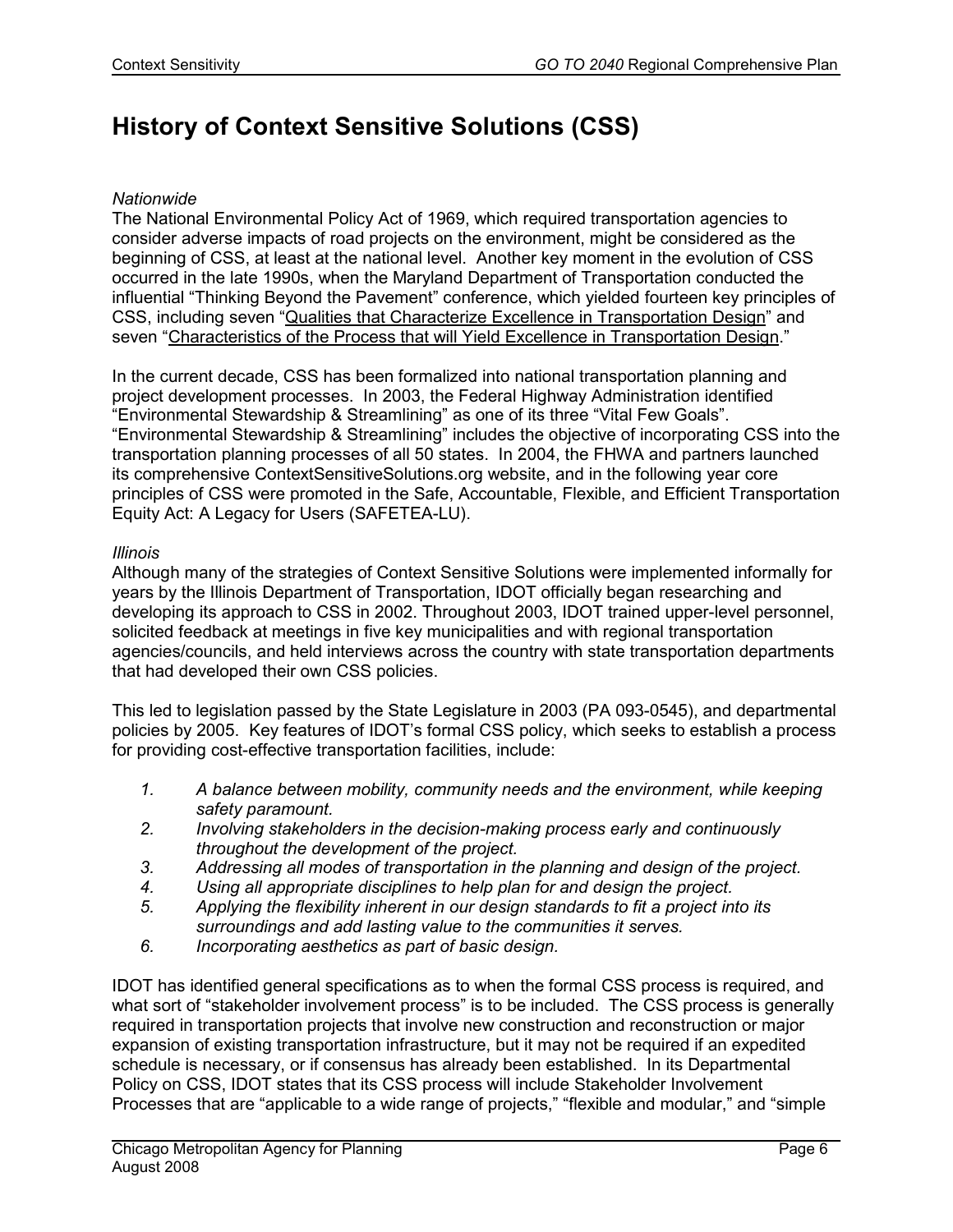enough to avoid adding another layer of process to an already lengthy planning and design schedule." Last, IDOT's Departmental Policy stipulates that "The Department is ultimately responsible for the safety and integrity of the state transportation system and therefore must make the final decisions regarding any and all aspects of the projects."

For further information on the history of its development of a departmental CSS policy, along with current CSS policies and guidelines, resources, training, and current projects, IDOT has created its own CSS website.

#### CSS in the 2030 Regional Transportation Plan and the 2040 Framework Plan

The guiding principles identified at the "Thinking Beyond the Pavement" conference coincide with several of the goals and implementation strategies of the 2030 Regional Transportation Plan (RTP) and the NIPC 2040 Framework Plan. For example, the RTP calls for an approach that is interdisciplinary, transparent, and involves a wide range of stakeholders – the earlier, the better. Additionally, a key "quality of excellence" identified by the conference is that "The project is seen as having added lasting value to the community." In line with this, the RTP states that "New investment should shape the transportation system in support of an evolving vision for the region's future economic and social development," and that transportation planners "should design local community transportation systems to enhance the quality of life of residents."

#### Local CSS Projects

While many completed IDOT projects have embraced CSS principles, at time of this writing, IDOT has not completed a transportation project implementing a formal, comprehensive CSS process. Several projects with formal CSS processes, however, are in the works (i.e. the Elgin O'Hare – West Bypass, Illinois Rte. 47, and Illinois Rte. 31).

Even without the formal banner of CSS, in 2004 IDOT received the Award of Excellence in Urban Highways from the Federal Highway Administration for its reconstruction of South Lake Shore Drive, which used "a context-sensitive plan that not only improved the roadway but enhanced the neighborhood," implementing a significant public involvement process that yielded a number of improvements, including new pedestrian underpasses and a new roadway drainage system that has improved water quality for Lake Michigan (see discussion of this project later in the paper).

Kane County's Stearns Road Bridge Corridor project, targeted for completion in 2020, has implemented an informal CSS process that has helped tackle an assortment of unique challenges. The project will include a new multi-modal bridge (separately carrying both auto and bike traffic) across the Fox River, a 4.6-mile new road realignment that weaves its way around multiple environmentally-sensitive "fens," and preserves approximately 2/3 of its right-of-way for open space.

Another relevant project is **Illinois Rte. 19**, in Itasca. The initial IDOT proposal of a five-lane cross-section was modified following extensive public information meetings and alternatives analysis. This resulted in a new plan for a five-lane cross-section for the west end of the project in the commercial area, which narrows to a two-lane roadway, separated by a grassed barrier median, through the residential area.

CSS is also playing a role in the development of the study for the Prairie Parkway, in Kendall, Kane, and Will Counties. Thus far, the study has included extensive public involvement, especially in the development of alternatives assessment. The study's website is extremely user-friendly, and emphasizes the public involvement program.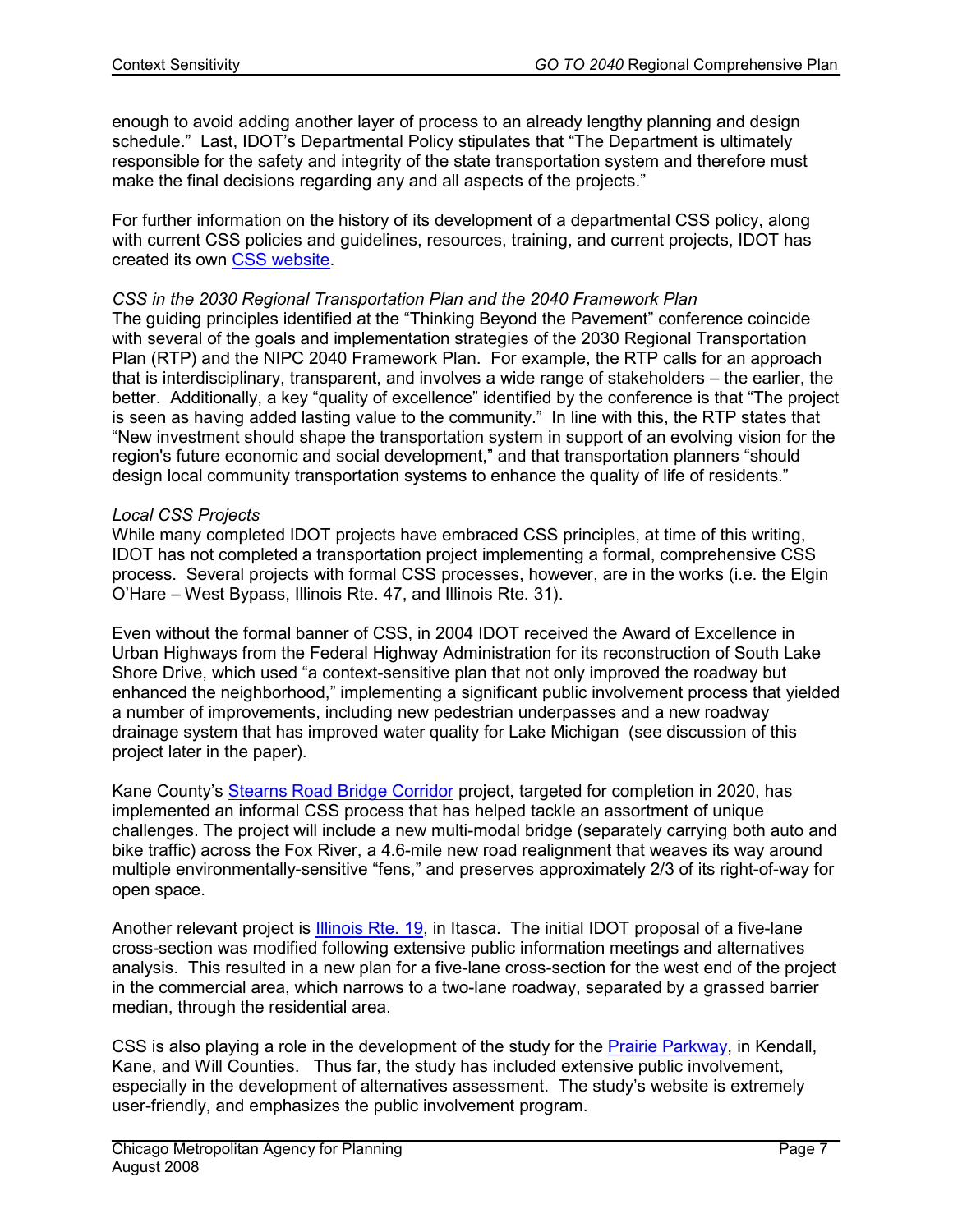### DISCUSSION QUESTIONS

- Are you familiar with any of these transportation projects that utilized context sensitive approaches in northeast Illinois?
- How far along is the project? What do you think of the results, so far?
- $\blacksquare$  If you were involved what did you think of the process?

## Impacts of CSS

Utilizing a CSS approach has the potential to produce a variety of benefits, both to the community in which the project is being constructed, as well as the transportation agency responsible for construction. These benefits are mirrored in the principles of CSS: some derive from the finished project, and some derive from the CSS process.

## Project Benefits

A transportation project that has been developed with a CSS approach is more likely to preserve community character, be less detrimental to the environment and natural resources, and add value to the community. Examples of this can be found in three projects: Arkansas Route 215 along Ozark National Forest, Cobblestone Park in Boonville, MO, and Paris Pike near Lexington, KY.

#### Arkansas Route 215 – Ozark National Forest

Route 215 is an improved two-lane facility, approximately 15 miles long, that provides scenic views along the Mulberry River, and access to campgrounds within the White Rock Wildlife Management Area of the Ozark National Forest. The route needed to be widened without causing harm to the adjacent river or wildlife management area, and resurfaced in order to limit the amount of sediment and gravel runoff impacting the river. Special construction techniques were used to reduce erosion and siltation, native stone was used extensively for retaining walls and ditch lining, and scenic overlooks were enhanced. The completed project resulted in improved water quality along the river, better access to the campgrounds, and enhanced viewscapes. This project is a prime example of how a transportation improvement can also result in environmental enhancement and added community value.

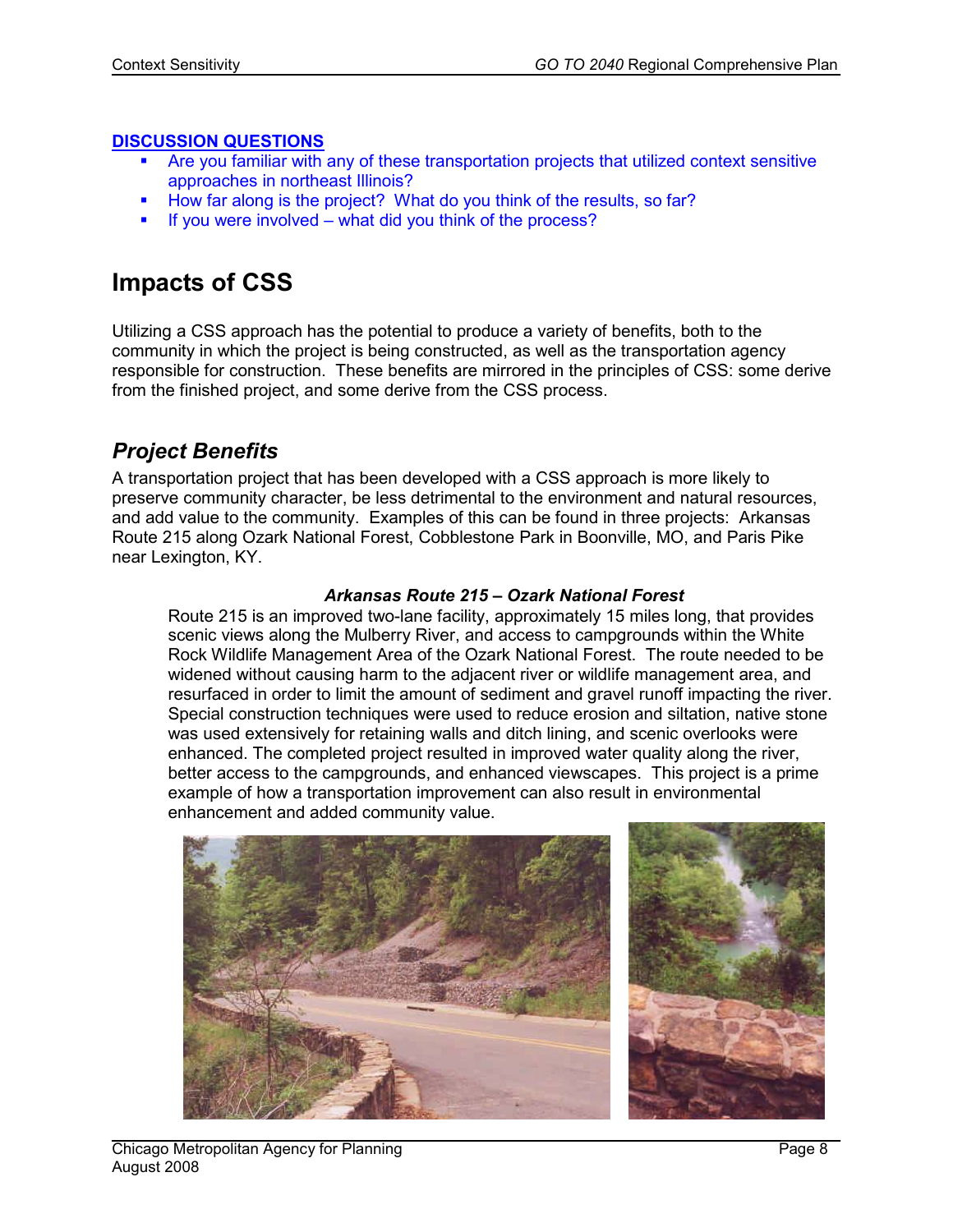#### Cobblestone Street Interpretive Park – Boonville, MO

During construction of a new bridge over the Missouri River, a cobblestone street was re-discovered. The street holds historic value; it was utilized by mule-carts and horsedrawn wagons throughout the 1800s to carry freight off the steamboats up the steep riverbank to the businesses at the top of the wharf. The MoDOT partnered with several community groups and worked to come up with a plan that incorporated the street into an interpretative park along the riverfront, and it was built during the bridge construction. The park is now a local landmark, part of Wharf Hill which is listed on the National Register of Historic Places, and a source of pride within Boonville and MoDOT.

### Paris Pike – Outside Lexington, KY

Paris Pike is a scenic route between the northern limits of Lexington and the southern limits of Paris, serving commuters and through travelers. The project entailed reconstruction of an existing two-lane road into a four-lane over approximately 13 miles for safety and capacity reasons. During a lengthy stakeholder communication process, the project identified several natural features (critical topsoil, local vegetation including some endangered species and mature trees, and local streams and water channels) as well as several community features (historic properties, stone walls, horse farm viewsheds), in addition to the rural topography. The project's design and construction incorporated all of these natural and community features through a variety of techniques and measures – multiple realignments, minimized cut/fill, timber guardrails, stone facades, extensive erosion control techniques and tree protection zones, transplantations of vegetation, and others. The Paris Pike is oft-cited as a prime example of CSS, primarily for its efforts to accommodate environmental and community character value.



CSS can result in secondary benefits as well. Projects may be able to implement enhancements that promote increased transit use, biking, and walking. These improvements might translate in decreased automobile use, or a change in driving character (similar to traffic calming techniques). Furthermore, CSS projects do not sacrifice safety, and can often add safety for other travel modes. Examples of this can be found in two projects: transit program in Springdale, UT, and Asylum Avenue in West Hartford, CT.

### Springdale, UT – the Gateway to Zion National Park

Zion National Park developed a shuttle program in 1993 in order to reduce traffic congestion and illegal parking throughout the park and its gateway town, Springdale. During a stakeholder process to implement the program, stakeholders expressed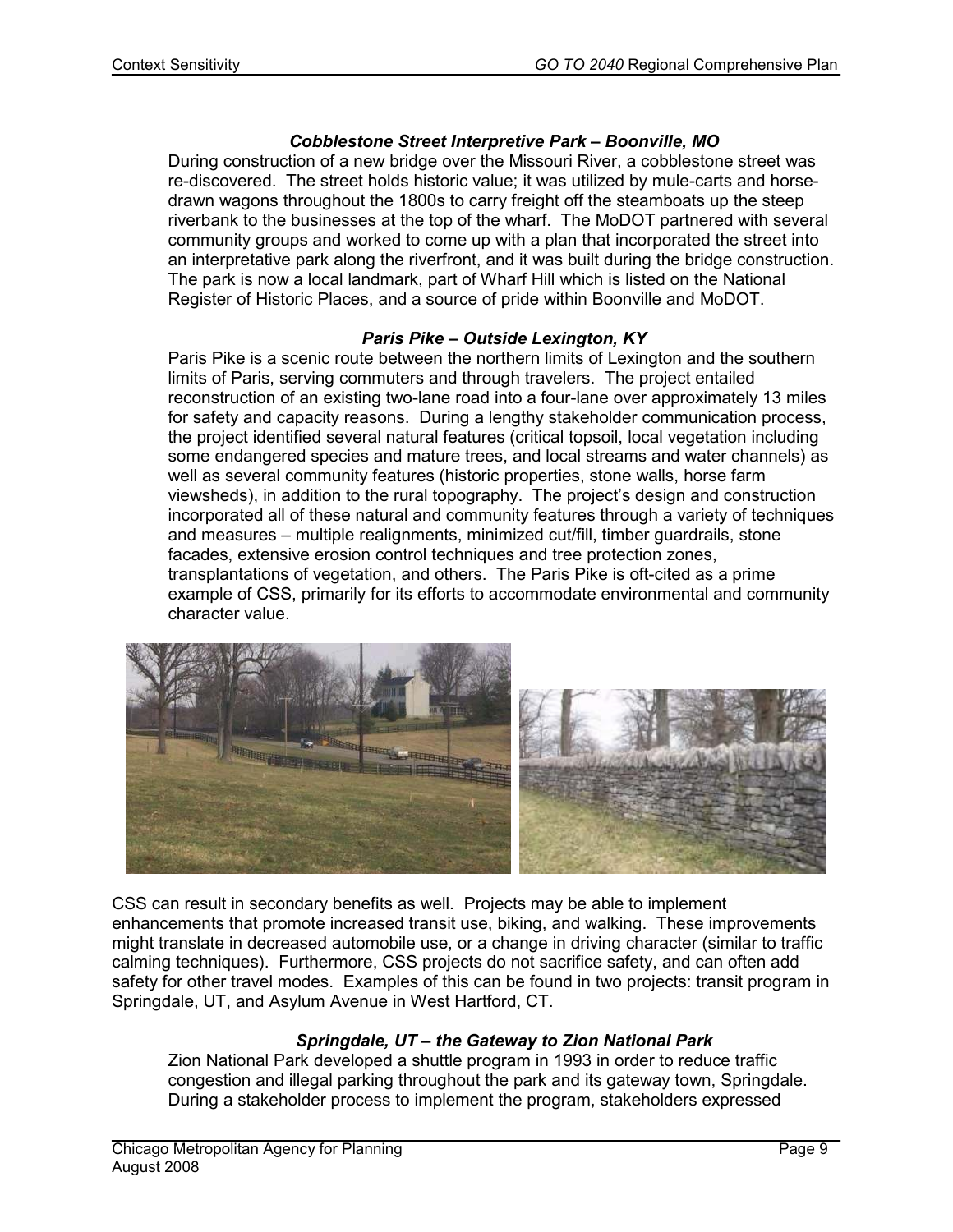interest in extending service throughout the town. The park worked with the town and UDOT to come up with a free shuttle-bus system that runs through town, picking up and dropping off passengers at parking facilities, hotels and major stops, and the Zion visitor center. The system's success allowed UDOT to narrow the main route through Springdale and the park, allowing for bus shelters and pedestrian crossings. Bike racks were placed on the propane-powered buses, and at stops. The roadbed, curbs, and sidewalks were colored red to minimize the visual impact on the natural landscape and "marry" the town and the park together. These efforts demonstrate the potential for a CSS project to reduce congestion as well as improve safety and community character by promoting transit, biking, and walking.

### Asylum Avenue – West Hartford, CT

Asylum Avenue was once a four-lane arterial serving West Hartford, a prosperous, inner-ring suburban town which has had great success re-creating pedestrian-friendly neighborhoods. With neighborhood input, the town decided to construct a median along Asylum Avenue, narrowing it to two separated lanes plus on-street parking on one side. Although ConnDOT characterized Asylum Avenue as a minor urban arterial, the context is residential, and supported it to be reclassified to a neighborhood avenue. The reconstruction of the road has transformed the character and appearance of the Avenue, and induced speed reductions, thereby improving safety, walkability, and pedestrian friendliness.



In addition, CSS projects can actually stimulate or bolster local economies. They serve as opportunities for improvements which can be incorporated into larger economic development efforts. Examples of this can be found in two projects: Rhode Island Avenue in Mount Rainer, MD, and Barracks Row in Washington, DC.

### Rhode Island Avenue – Mount Rainer, MD

U.S. Route 1 (Rhode Island Avenue) split the commercial town center of Mount Rainer with a six-legged intersection and four lanes of busy traffic. Not only did this cause transportation issues, it hindered commercial revitalization in the heart of the community. Maryland DOT's Neighborhood Conservation Program, though close work with stakeholders, identified pedestrian safety and comfort as the key issue in this project. This was in addition to other goals of reducing stormwater runoff, creating a "sense of place" and pride in the town center, and increasing alternative modes of travel, especially transit. The project transformed the intersection into a roundabout, and incorporated landscaped plazas, pedestrian crossings and lighting, tree planting,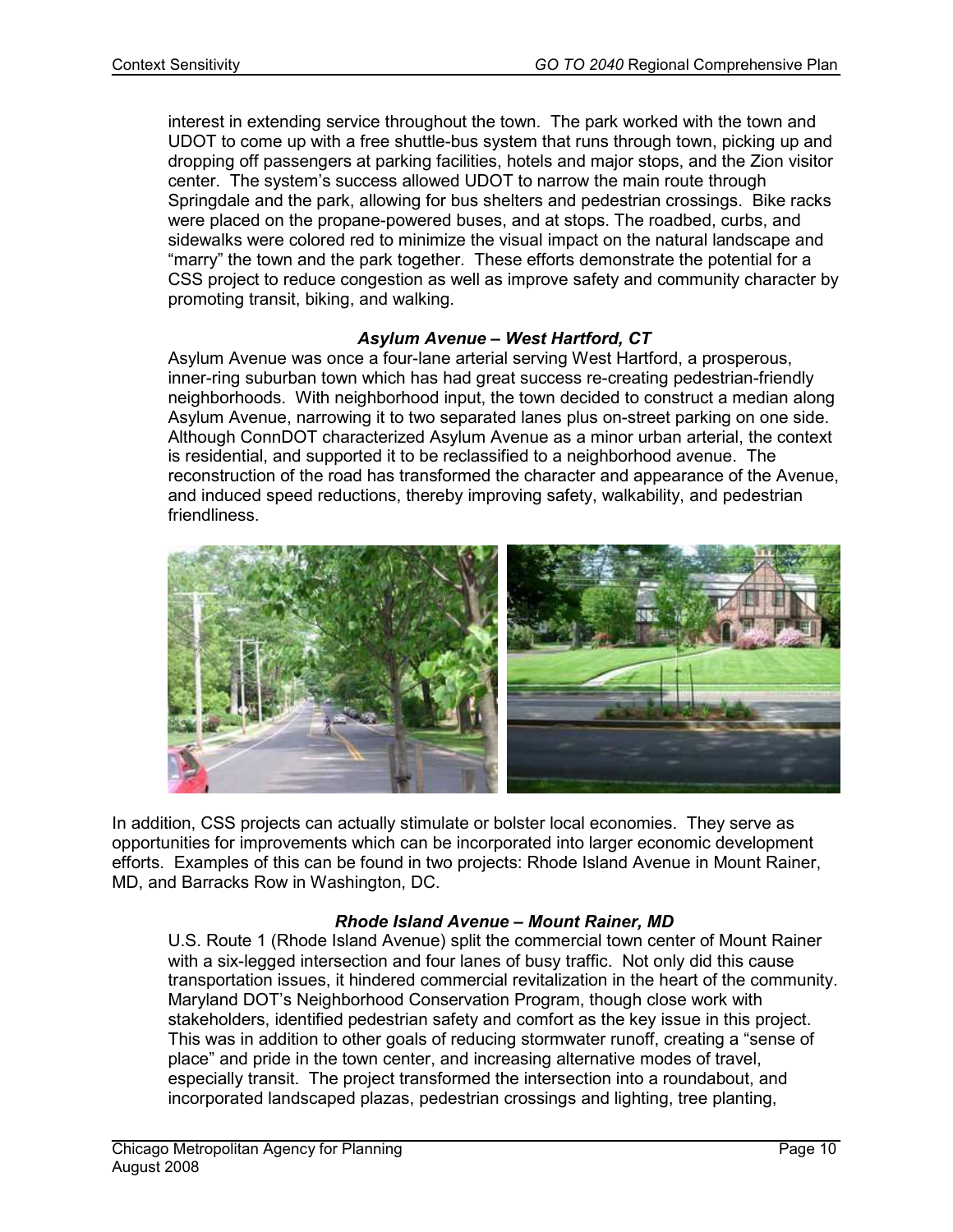historically-referenced bus shelters, and public art. In turn, the neighborhood has seen significant reinvestment in the town center, and decreases in crime. The Maryland Department of Housing and Community Development has also been involved, granting loans through its Neighborhood Business Development Program. Some new businesses include a local food co-op, a bookstore, a café, a dance studio, and a Latino specialty market; the town has plans for a library expansion and specialty housing for artists.



#### Barracks Row – Washington, DC

Barracks Row is a six block stretch along  $8<sup>th</sup>$  Street in one of DC's oldest commercial corridors. Despite its historic character, the strip had experienced economic decline with merchants complaining about deteriorating sidewalks and inadequate parking. A neighborhood group initiated revitalization of the street, first by winning designation as an official DC Main Street, then approaching the District DOT to find traffic, pedestrian, and parking solutions. With extensive public outreach and inter-agency coordination, Barracks Row was reconstructed to accommodate angled on-street parking, improve traffic flow patterns, replace streetlights, and pave sidewalks with brick. Additional improvements were able to leveraged, including a new public park, bike racks, historically-referenced street furniture and lighting, and extensive tree planting within new water-permeable planting strips. This combination of transportation and aesthetic improvements resulted in a safer, more welcoming environment which has stimulated economic reinvestment, with over 15 new businesses moving into the area.

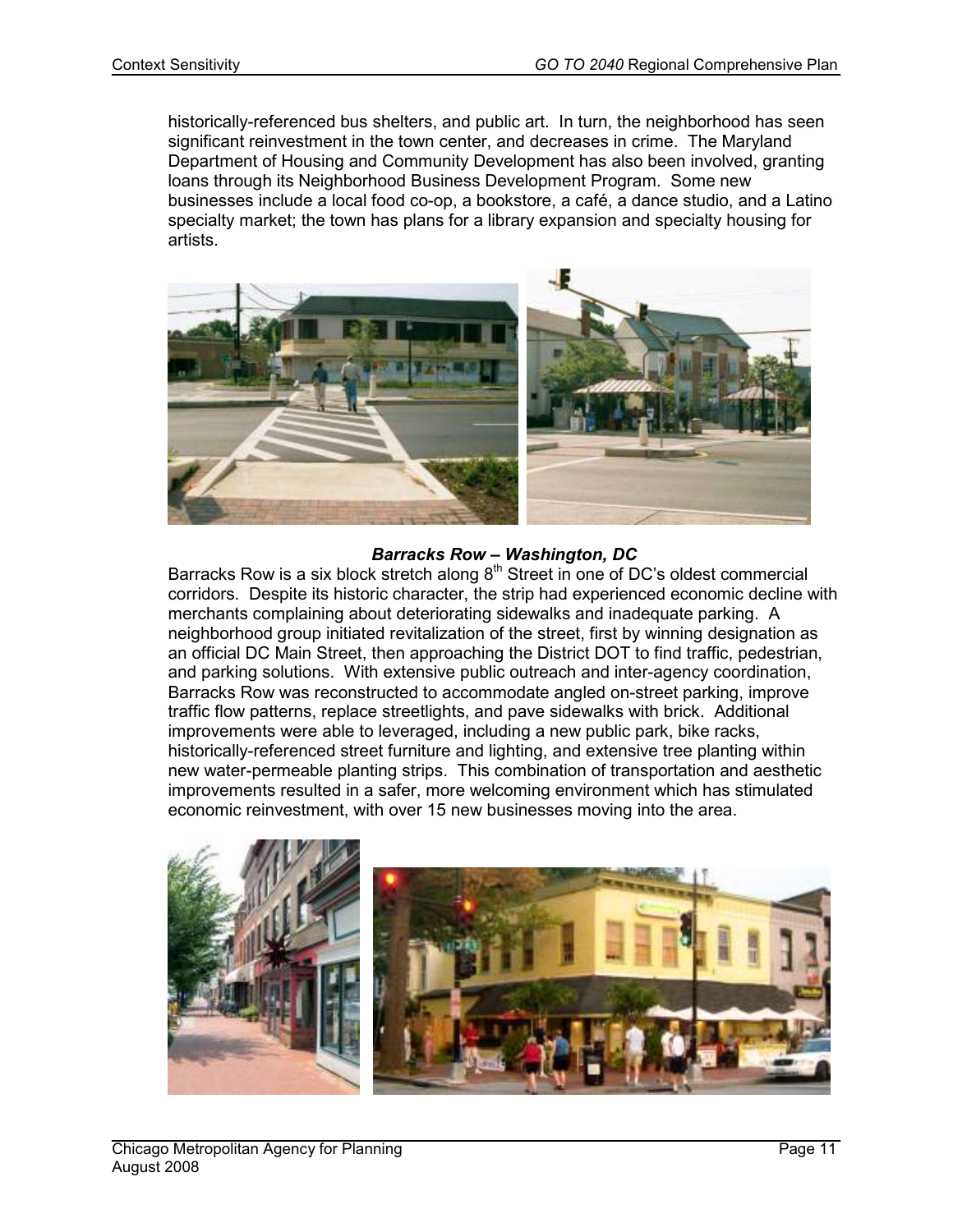### DISCUSSION QUESTIONS

- Do you think that doing more transportation projects with context sensitivity would be good for the communities outside the immediate project limits? Why or why not?
- What do you think are those benefits of context sensitivity are?
- Do you think that incorporating context sensitive approaches into more transportation projects would significantly benefit the region as a whole? If so, how?

### Process Benefits

Traditionally, project development has been the process to move a project from the planning stage through the construction phase. An evolution of practices with CSS has resulted in a process that includes an enhancement of public involvement throughout the stages, with emphasis on the NEPA process, beginning in the planning stages. The benefits of this proactive posture include timely decisions, partnerships rather than opponents, public trust, and improved project delivery schedules. (Pigman et al, 2005)

### South Lake Shore Drive – Chicago, IL

The benefits of a well thought out CSS process were evident in the successful reconstruction of South Lake Shore Drive (SLSD). In the wake of strong community opposition to modernization in the 1970s, SLSD received only minor improvements over the following decades, but by the late 1990s community sentiment focused attention on the poor condition of the roadway.

Concerns about community opposition to planning efforts led IDOT, the consultant team, CDOT, and the Chicago Park District to develop a highlytransparent CSS process that enabled robust public involvement. An Advisory Group was established, intended to represent all portions of the community, involving over 30 organizations and government agencies, including neighborhood groups, advocacy groups, local establishments, educational and cultural institutions, elected officials, and police and fire departments. This Advocacy Group was actively consulted throughout all phases of planning, design, and construction, and feedback from the general public was solicited by SLSD team members at community and aldermanic ward meetings in the area. This highlyinterdisciplinary CSS approach

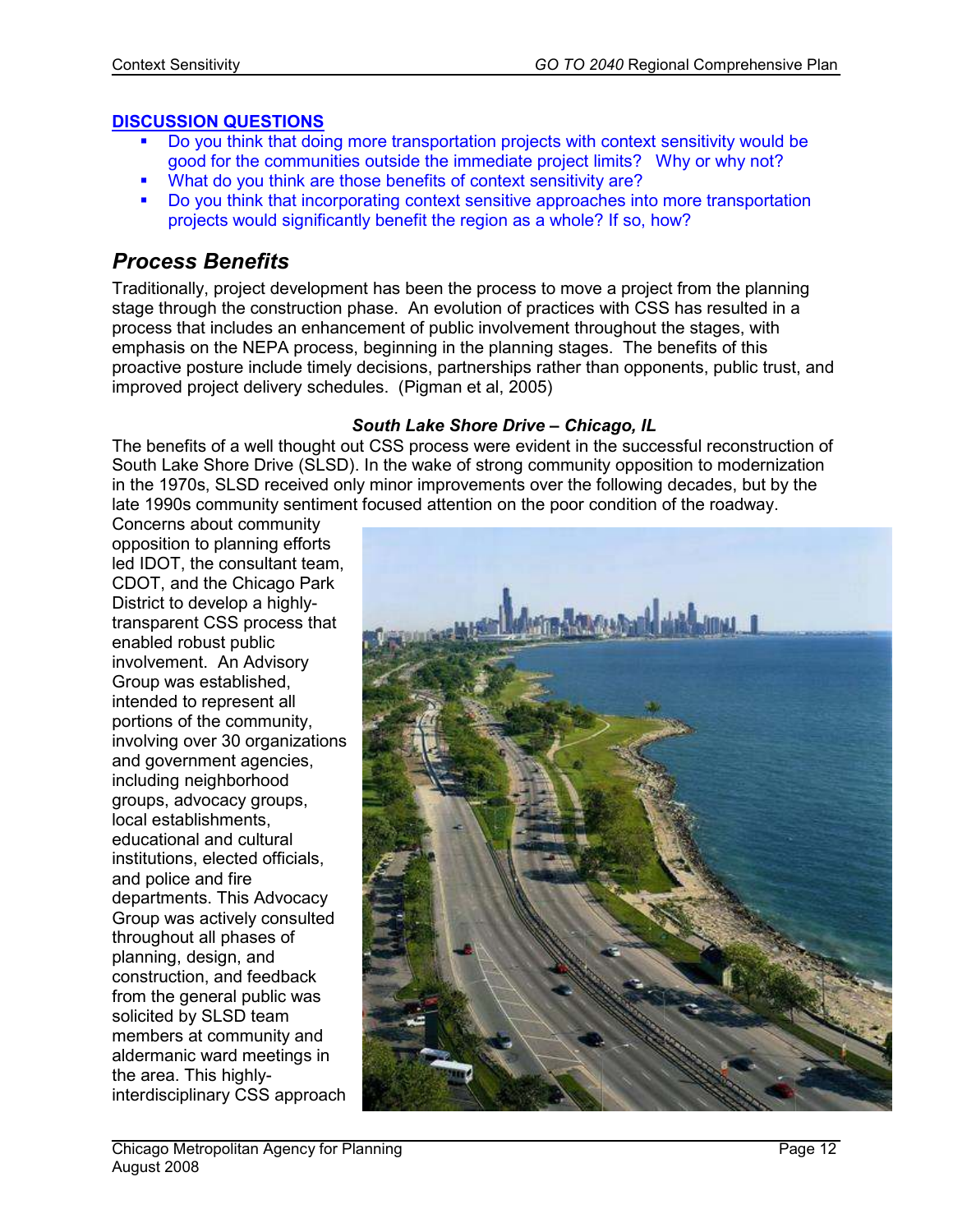resulted in a comprehensive, nuanced process that enjoyed considerable public support and yielded outstanding results, with the completed reconstruction effort winning number awards, including the Federal Highway Administration's Award of Excellence in Urban Highways. http://www.dot.state.il.us/css/d1/lakeshore/lakeshore.html http://cms.transportation.org/sites/environment/docs/2005/South%20Lake%20Shore%20Drive%

20Reconstruction%20-%20IL%20DOT.pdf

### What about the cost of CSS?

Despite these benefits, CSS typically includes a number of associated costs. It can be costly to facilitate robust involvement of the public and all stakeholders in a project development process from start to finish. Not only do all the meetings and extra layers of review have costly price tags themselves, the whole process is much more time-consuming than traditional project development. However, some advocates argue that in the long term, cost savings are often realized; by integrating more public involvement and environmental review into the process from the beginning, projects actually cost less and are built quicker. When public consensus is attained early on in a transportation project, litigation and redesign can be minimized, or avoided altogether, and permit approvals are expedited. Furthermore, CSS facilitates the often lengthy process of environmental compliance, and can stave off later environmental problems by addressing or avoiding them from the beginning. (ContextSensitiveSolutions.org)

Many of these benefits are difficult to quantify, and available research has yet to measure these aspects. However, in a survey which targeted state highway agencies for all 50 states and the District of Columbia, most of the responding agencies (23 of 26) stated that they had benefited from employing CSS. The benefits included early problem resolution; better relationships with stakeholders/public; reduced project development time; and increased ability to complete projects. Over half of the responding agencies (15 of 24) indicated that using CSS had not increased project costs. (KTC, 2006)

Although the academic research is minimal on the quantifiable benefits of CSS, its pervasiveness reflects the current climate in transportation planning and project development, as well as other areas of development and planning. Although CSS translates into several potential benefits, both from the actual project as well as from the process, these are difficult to measure and must be weighed against cost. Also, through their holistic approach, CSS and other context sensitive planning strategies open the door for several secondary and tertiary benefits oftentimes forfeited by traditional processes.

### DISCUSSION QUESTIONS

- Do you feel that improving a project's sensitivity to its context is critical?
- Do you feel that context sensitivity should be an essential component of all future transportation projects in the region
- Do you feel that there are circumstances in which it should be only a minor concern, due to such realities as expedited timetables and limited funding? Please explain your perspective.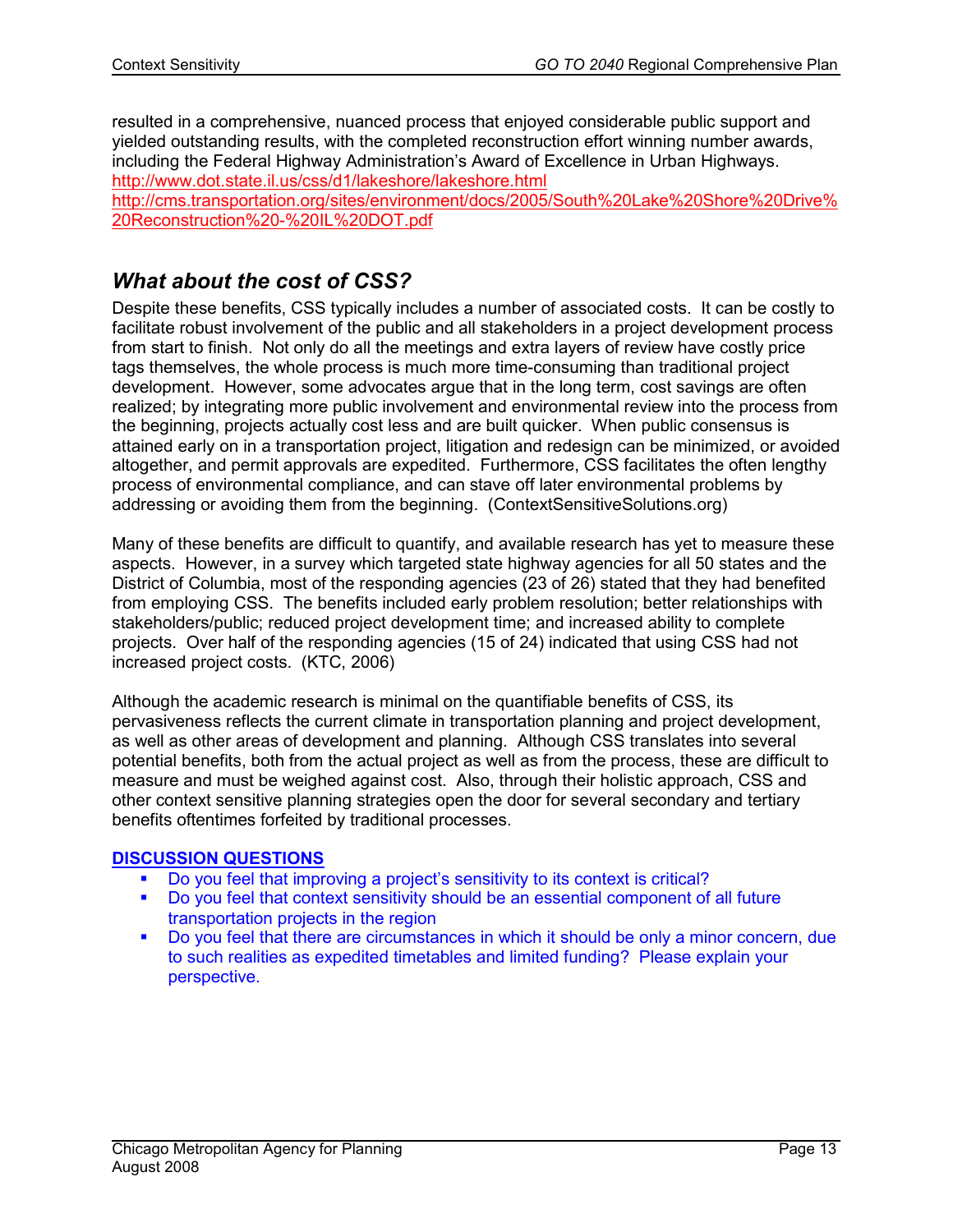# Conclusions/Questions

In many ways, "Context Sensitive Solutions" is the natural evolution of transportation planning and project development from the established focus on efficiency and safety to a more thorough process, which balances these traditional transportation concerns with other priorities of stakeholders. While the investment of time and resources to this process can be considerable, it yields solutions that are more comprehensive, nuanced, and better-suited to the broad needs of communities involved. The CSS process also can offer appealing secondary benefits, such as improving opportunities for bicyclists or bolstering local economies. While broader in scope and containing additional layers of review, the comprehensive approach of CSS can have the effect of incorporating the unavoidable hurdles of transportation planning into a more streamlined process, helping identify problems sooner and garnering community trust and support earlier in the life of a project.

### DISCUSSION QUESTIONS

- Have you participated in a transportation improvement project in which context sensitivity was not a primary consideration?
- Do you think that the project outcome would have been significantly different if it had been? How so?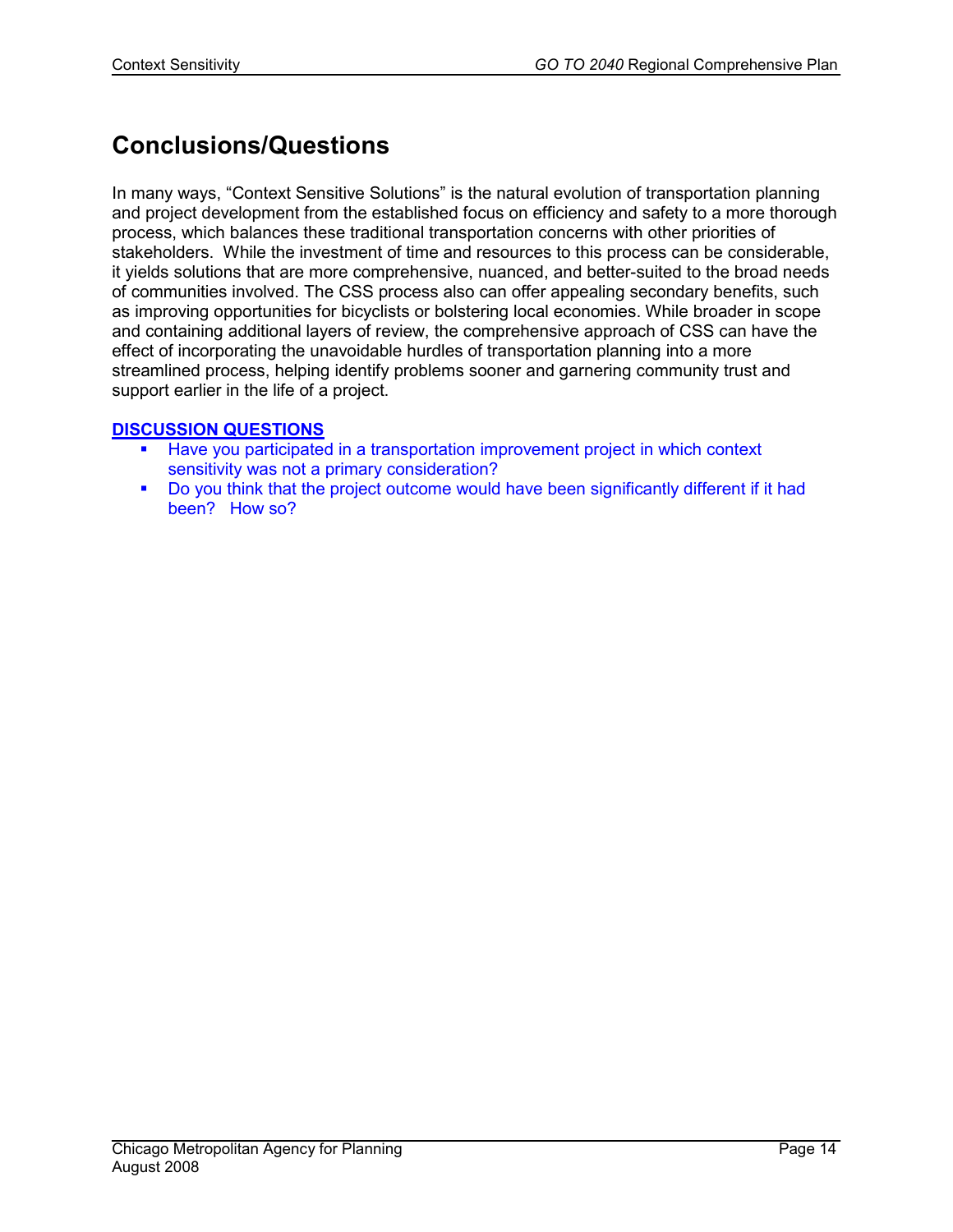#### (2 side bars)

"Through early, frequent, and meaningful communication with stakeholders, and a flexible and creative approach to design, the resulting projects should improve safety and mobility for the traveling public, while seeking to preserve and enhance the scenic, economic, historic, and natural qualities of the settings through which they pass." – IDOT

#### Principles of Context Sensitive Solutions

#### The CSS Product:

- The project satisfies the purpose and needs as agreed to by a full range of stakeholders. This agreement is forged in the earliest phase of the project and amended as warranted as the project develops.
- The project is a safe facility for both the user and the community.
- The project is in harmony with the community, and it preserves environmental, scenic, aesthetic, historic, and natural resource values of the area, i.e., exhibits context sensitive design.
- The project exceeds the expectations of both designers and stakeholders and achieves a level of excellence in people's minds.
- The project involves efficient and effective use of the resources (time, budget, community) of all involved parties.
- The project is designed and built with minimal disruption to the community.
- The project is seen as having added lasting value to the community.

#### The CSS Process:

- Communication with all stakeholders is open, honest, early, and continuous.
- A multidisciplinary team is established early, with disciplines based on the needs of the specific project, and with the inclusion of the public.
- A full range of stakeholders is involved with transportation officials in the scoping phase. The purposes of the project are clearly defined, and consensus on the scope is forged before proceeding.
- The highway development process is tailored to meet the circumstances. This process should examine multiple alternatives that will result in a consensus of approach methods.
- A commitment to the process from top agency officials and local leaders is secured.
- The public involvement process, which includes informal meetings, is tailored to the project.
- The landscape, the community, and valued resources are understood before engineering design is started. A full range of tools for communication about project alternatives is used (e.g., visualization).

From "Thinking Beyond the Pavement" Conference, Maryland www.contextsensitivesolutions.org